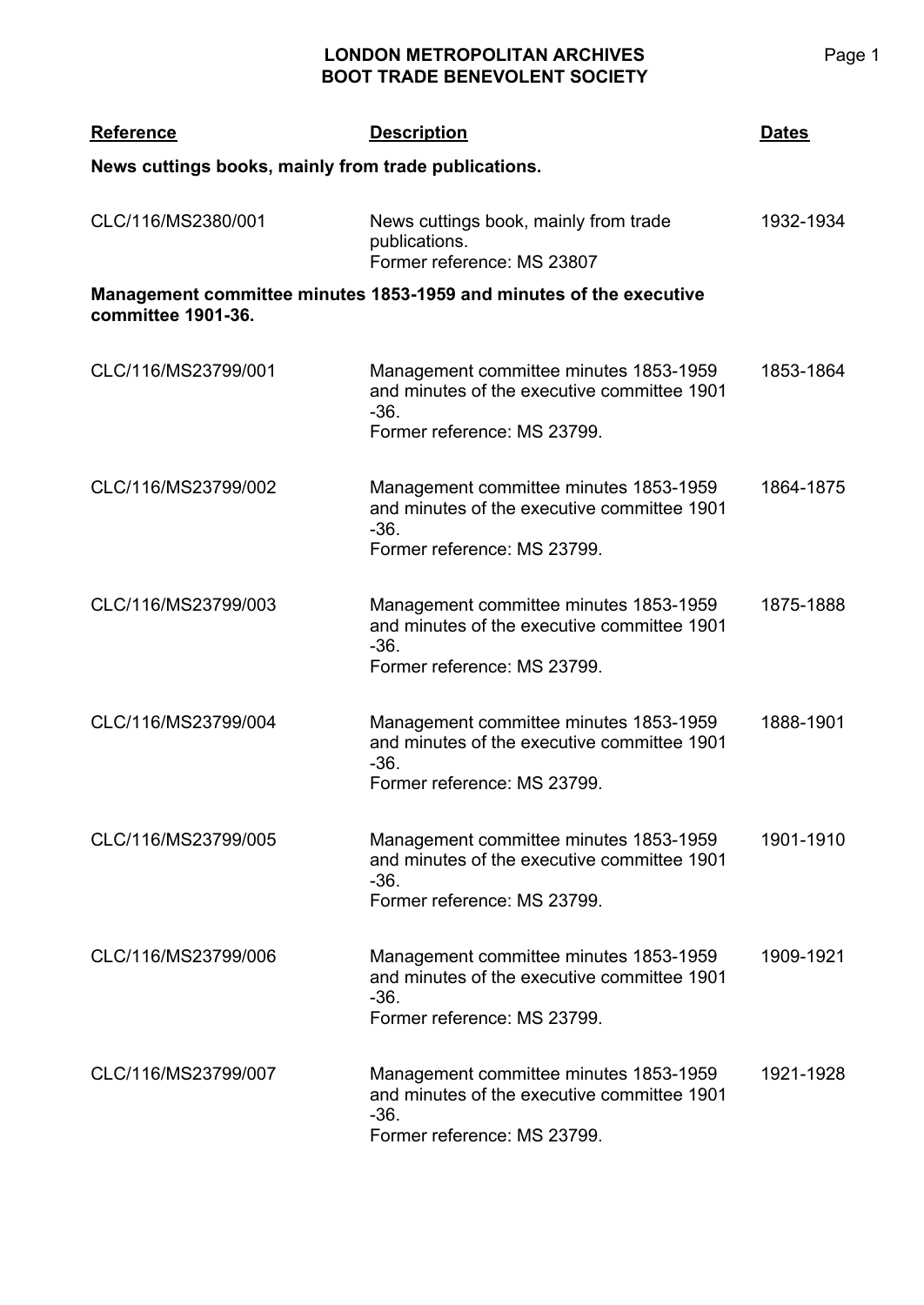## **LONDON METROPOLITAN ARCHIVES BOOT TRADE BENEVOLENT SOCIETY**

| <b>Reference</b>                                              | <b>Description</b>                                                                                                             | <u>Dates</u> |  |  |
|---------------------------------------------------------------|--------------------------------------------------------------------------------------------------------------------------------|--------------|--|--|
| CLC/116/MS23799/008                                           | Management committee minutes 1853-1959<br>and minutes of the executive committee 1901<br>$-36.$<br>Former reference: MS 23799. | 1928-1936    |  |  |
| CLC/116/MS23799/009                                           | Management committee minutes 1853-1959<br>and minutes of the executive committee 1901<br>$-36.$<br>Former reference: MS 23799. | 1936-1941    |  |  |
| CLC/116/MS23799/010                                           | Management committee minutes 1853-1959<br>and minutes of the executive committee 1901<br>$-36.$<br>Former reference: MS 23799. | 1941-1950    |  |  |
| CLC/116/MS23799/011                                           | Management committee minutes 1853-1959<br>and minutes of the executive committee 1901<br>$-36.$<br>Former reference: MS 23799. | 1950-1953    |  |  |
| CLC/116/MS23799/012                                           | Management committee minutes 1853-1959<br>and minutes of the executive committee 1901<br>$-36.$<br>Former reference: MS 23799. | 1954-1959    |  |  |
| General ledgers.                                              |                                                                                                                                |              |  |  |
| CLC/116/MS23800/001                                           | General ledger.<br>Former reference: MS 23800                                                                                  | 1922-1935    |  |  |
| CLC/116/MS23800/002<br>Restricted access: please see<br>staff | General ledger.<br>Former reference: MS 23800                                                                                  | 1936-1964    |  |  |
| Petty cash books, including salaries from 1937 to 1952.       |                                                                                                                                |              |  |  |
| CLC/116/MS23801/001                                           | Petty cash book, including salaries from 1937<br>to 1952.<br>Former reference: MS 23801                                        | 1937-1951    |  |  |
| CLC/116/MS23801/002                                           | Petty cash book, including salaries from 1937<br>to 1952.<br>Former reference: MS 23801                                        | 1952-1960    |  |  |
| General analysed cash account.                                |                                                                                                                                |              |  |  |